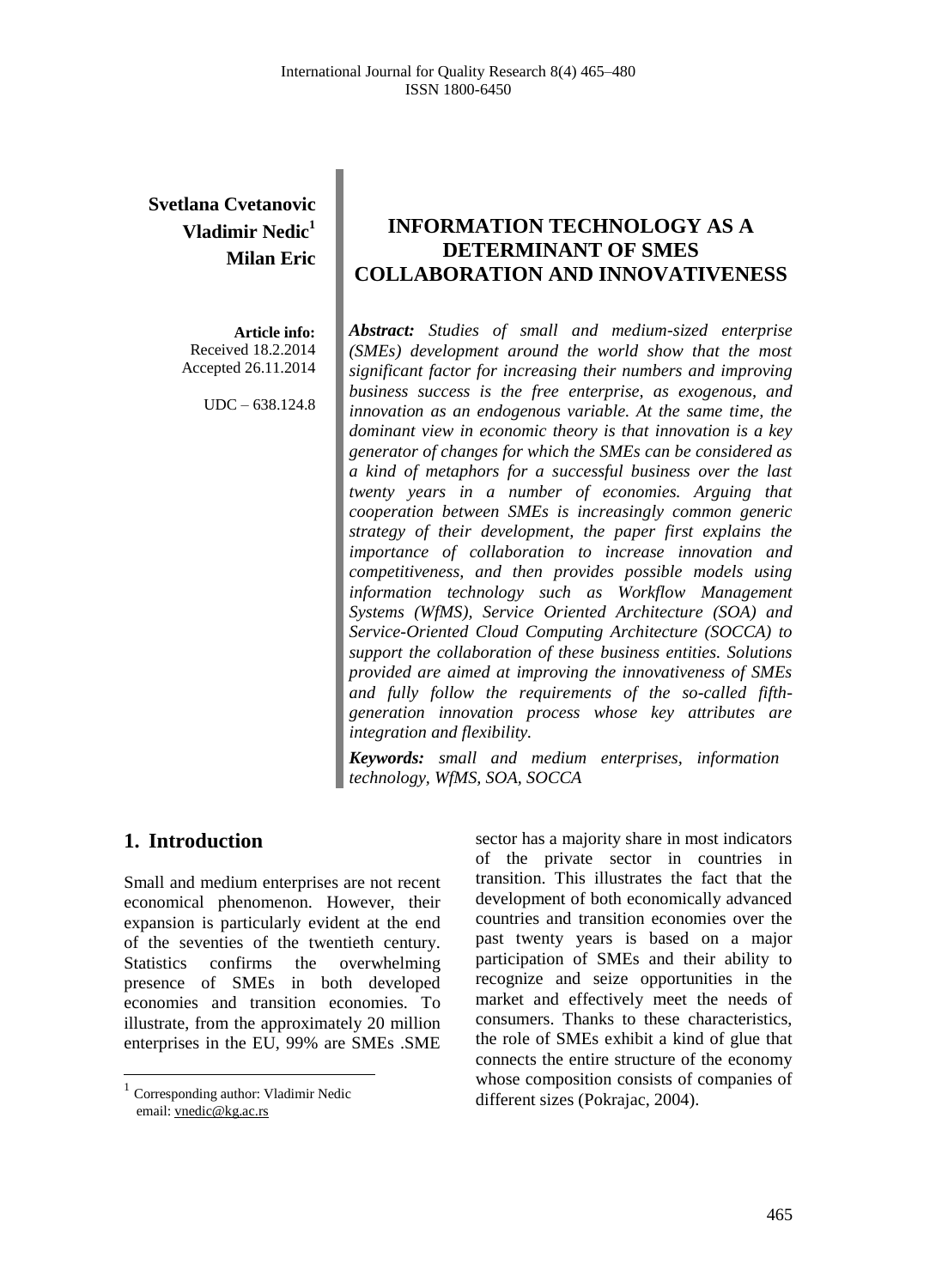

SMEs are often more effective than large companies, and they are able to apply new technology and introduce new products to the market in a very short period of time. Smaller businesses need much shorter time period from their inventions to mass commercialization, compared to large companies, which is understandable when you consider that they are for the most part focused on one market segment.

Development of SMEs around the world during the seventies of the 20th century is linked to the resurgence of market forms of organization. The direct link between the development of SMEs and free competition is reflected in the fact that they need smaller amount of capital, that they have a heterogeneous structure, a flexible combination of factors etc. Fink and Kraus (2009) indicate that the one of the biggest advantages of SMEs is that they quickly and easily make decisions, no matter how much risk they carry with them. This form of business entities can easily respond to all requests from more refined buyers in the market, and they, despite not being able to win a large market, have the dominance of many market niches almost guaranteed.

The basic assumption, which is often the starting point in analyzing the role of SMEs in economic development, is that, in a time of great technological paradigm shift, they have a natural advantage over large, hierarchical firms. Due to the extreme flexibility, small businesses would have to be faster in operation and taking the potential benefits of the new paradigmatic framework.

Traditionally, SMEs are faced with the challenges of the market primarily due to the existence of limited resources along with little help from the state. This scenario becomes even more onerous in uncertain economic periods such as the current economic crisis, due to the limited access of SMEs to capital markets, and the sources of their external financing much more limited compared to large companies. Despite these obstacles, Potočan and Mulej (Potocan and

Mulej, 2009) emphasize that the globalization of markets and increased international competitiveness of SMEs require continuous increase in innovation and flexibility. Globalization is becoming a main factor affecting the incomes and living conditions of people.

Starting from a number of theoretical and empirical research that confirms that SMEs are important control lever in the strategies of economic progress in highly developed, and so far the largest number of developing countries, the objectives of this paper are: a) showing the importance of innovation for growth and development of SMEs, b) stressing the importance of the model of open innovation and collaboration in the growth strategies and development of SMEs c) an explanation of the role of specific models of the application of modern information technology as technical foundations for collaborating SMEs. In accordance with the case studies and defined goals, the hypothesis is: a successful collaboration of SMEs with the support of information technology results in enhancement of their innovation.

The authors of the study did not find the research that are, in a holistic way, treating three dimensions emphasized in the functioning of SMEs (innovation, collaboration as a factor of growth and competitiveness, and specific model of IT that enable the successful collaboration). Therefore the this paper makes an attempt to identify the key aspects of reference partial studies of the mentioned business and technological aspects of the SMEs and incorporate them as much as possible into a consistent whole which also confirms the hypothesis defined. In this sense, using a method of analysis, we give critical overview of the relevant partial researches of innovation, collaboration and applying information technology in SMEs, while the synthesis is done to connect them and sublimate attitudes on the importance of collaboration supported by modern information technologies in the process of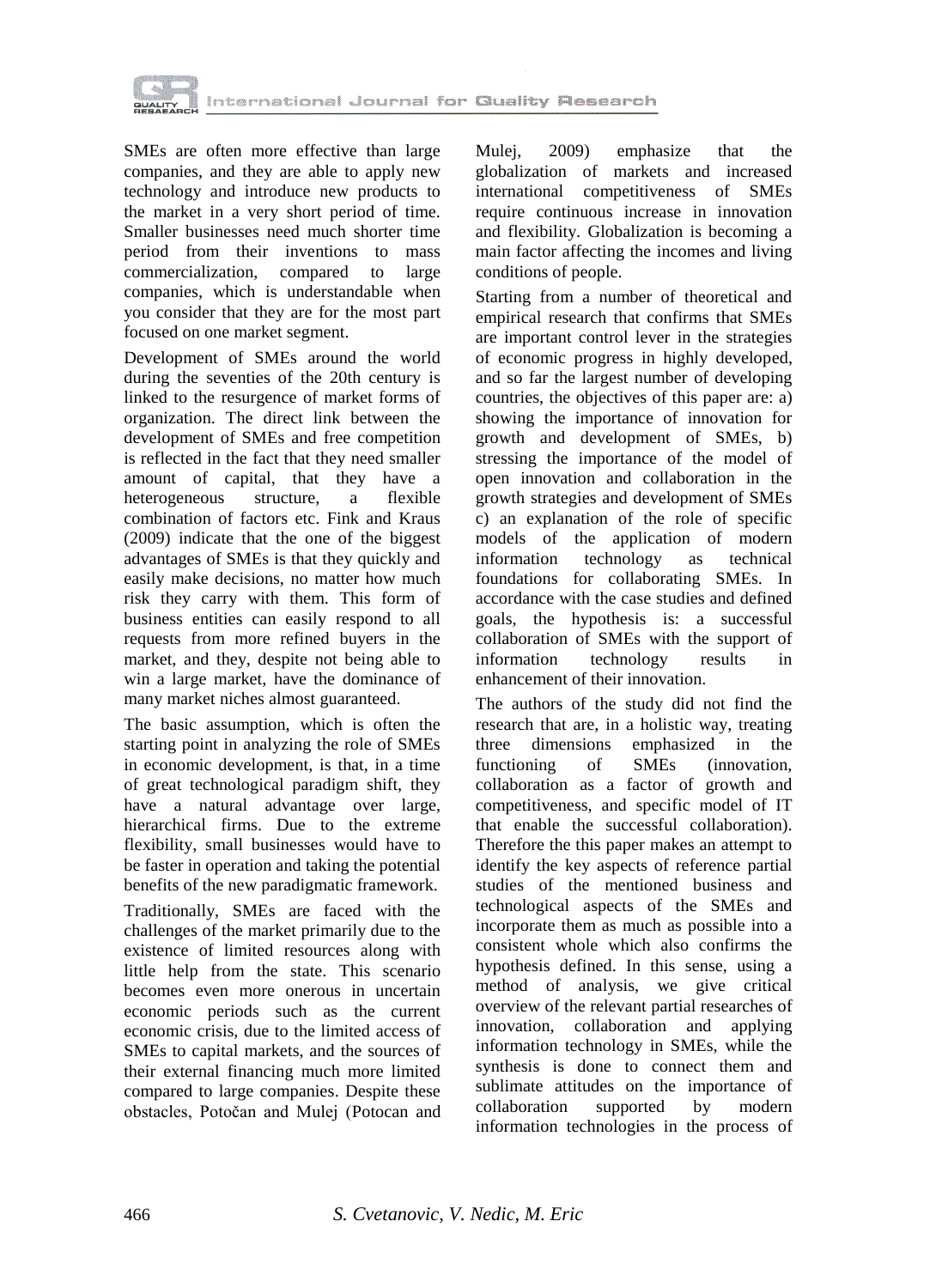

promoting innovation and competitiveness of SMEs. This is the advance of this paper.

It particularly can be used as a guide, perhaps a pathfinder, who takes SMSs on a transformational journey—from an incoherent and complex business world to a more rationally organized and useful state with revenue-generating platforms and an efficient operational regime. Also, for meny SMSs this paper can act as a strategic foundation for business enablement.

### **2. Innovativeness in companies and the economy**

It is known that attitude presented by Porter (Porter *et al.*, 2000) that achieving the level of competitive advantage in the global economy requires high innovation firms, regardless of their size. Productivity growth in enterprises, including SMEs, means improving their competitiveness per se, and it is predominantly determined by innovation, says Narayanan (Narayanan, 2001).

In its product orientation, SMEs may have their own differentiated programs targeted to a specific market, but also to participate in the production programs of large companies as subcontractors. On the market there are so-called ''gaps'' or ''niche'', which are not adequately covered by the production of large enterprise applications in any industry. These areas of manufacturing and service industries are the most suitable for small businesses. Production on demand, or services on demand, is the area where the flexibility of small enterprises is particularly prominent. These "market gaps'' are often not determined by territorial boundaries, although they exist in almost every regional or national market.

The survival of SMEs and increasing their numbers is the result of a number of different factors. Economic theory suggests that small companies are suitable for the industries where there is: a split or adaptive equipment, because of the geographical dispersion of the market raw materials or finished products and the high cost of transportation economy of manufacture is not possible, i.e. economies of scale, where goods are produced by the individual requirements, or customers are looking for different varieties or highly differentiated products, where working methods are often changed due to technical reasons, or where there is frequently changing demand (fashion items) or the total sales subject to wide fluctuations and the potential market is small.

In a time of paradigm shift, when the optimal industrial structure is made up of companies of various sizes, where there is relatively small number of large companies that have the potential for expensive, risky, continuous and systematic R&D, SMEs play a significant role in the diffusion of new technologies within the system that is determined by a new technology platform (Glazyev, 2009). At the level of the economy as a whole, Link and Siegel (2003) find that the economic benefits of technological progress and employment growth have been made primarily due to the growth in innovation. Out of all innovative enterprises, SMEs have an important and different role in overcoming the manifested economic imbalances. This explains why, in the priorities of economic policy, governments of some countries give more importance especially to SMEs and therefore give active policy support in different ways to their improvement of innovation.

Due to the conditions in which they operate, lack of an enabling environment that would favor their expansion on the basis of innovative development, many SMEs have not realized the importance of improving the competitiveness of key technological innovations, or are unable to realize their innovative potential. Also, due to the high risk of the high investment in innovation, in the sense that the success or failure of the inventive process can directly determine their survival and development, innovative efforts of SMEs require significant support.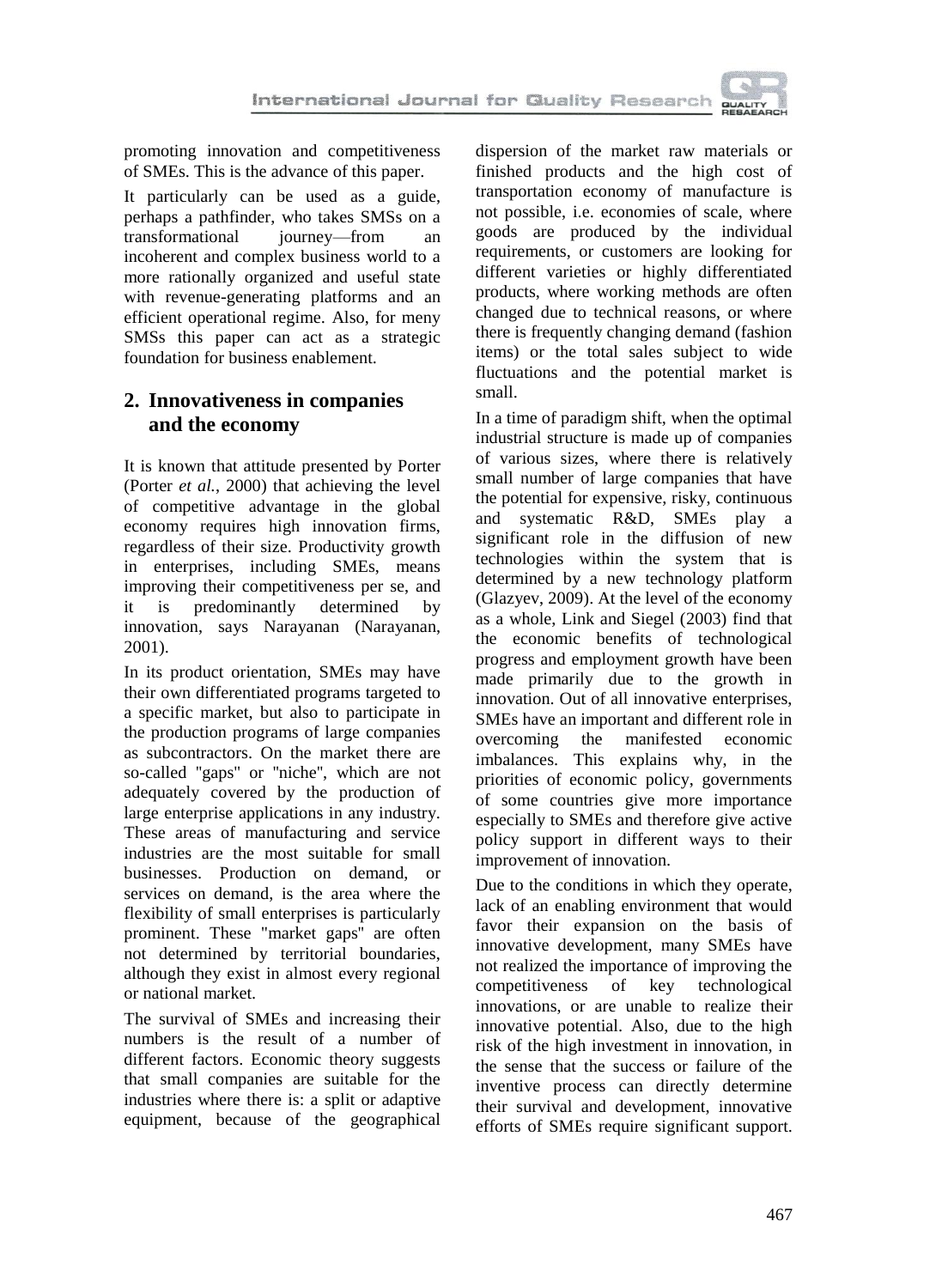

This creates an environment that supports the growth and development of SMEs on the basis of innovation, which provides conditions for a sustainable increase of their competitiveness in both domestic and international markets.

Empirical data confirms the uneven distribution of innovation within SMEs, among a small number of highly innovative SMEs with high growth potential, and a large number of SMEs, which do not have considerable innovative potential and ambition. Therefore, in the policy of encouraging innovation, it is necessary to make a clear distinction between the two SMEs and their different ways and aspirations for innovation.

There are various ways in which SMEs are implementing innovations. As possible options for external sources of knowledge Trott (2005) states: association with external partners (alliance, joint venture, joint development, etc.), purchase/sale of knowledge (contract research and development activities, purchase, licensing). Models of open innovation increase the risk of SMEs much more (investing in byproducts or investments in fixed assets). SMEs also take risks in finding external partners to commercialize innovations that are not used internally.

At the level of the economy as a whole, the increase in labor productivity in enterprises has resulted in accelerating the rate of economic growth and employment growth (Freeman and Soete, 1997). Recognizing the importance of innovation in the process of generating economic growth is subject of numerous research, starting from Solow and publishing the results on the factors of economic growth in the U.S. (Solow, 1956, 1957), to the present day. The greatest number of empirical research has been directed towards the conclusion that innovation is a key factor in economic growth. To the affirming attitude about innovation as the key to economic growth, a special contribution has been made by the

endogenous growth theory in the late eighties and early nineties of the 20th century (Romer, 1986, 1987, 1990). Endogenous growth explanations emphasize the existence of correlation between innovation and the quality of certain macroeconomic performance. Also, it associated incentive for innovation with the existence of appropriate institutional arrangements in each national economy, as innovators are not able to realize the benefits of their results in an unfavorable institutional environment

Discussions about innovation as a factor of growth and development of companies and countries become important during previous years, which coincide with the ongoing economic crisis. So, for example, by analyzing the position of the United States, Porter and Rivkin (2012) argue that the growth of innovation and creation of new competitive advantages on that basis is the only sure way for this world leading economy out of the recession.

### **3. The role of the model of open innovation and collaboration in the growth strategies and development of SMEs**

The relevant economic literature discusses five generations of innovation (Rothwell, 1992). In short, the first generation of technologically pushed innovation means the period of industrial revolution. Innovations are linear process, which starts from scientific discoveries, transforming into the invention, engineering and design, which leads to the production, marketing and sale of products or processes. This model was prevalent during the fifth and sixth decade of the 20th century, and was based on the idea that new inventions are the result of scientific discoveries that are commercialized. The model ignores consumer preferences and market demands in generating innovation.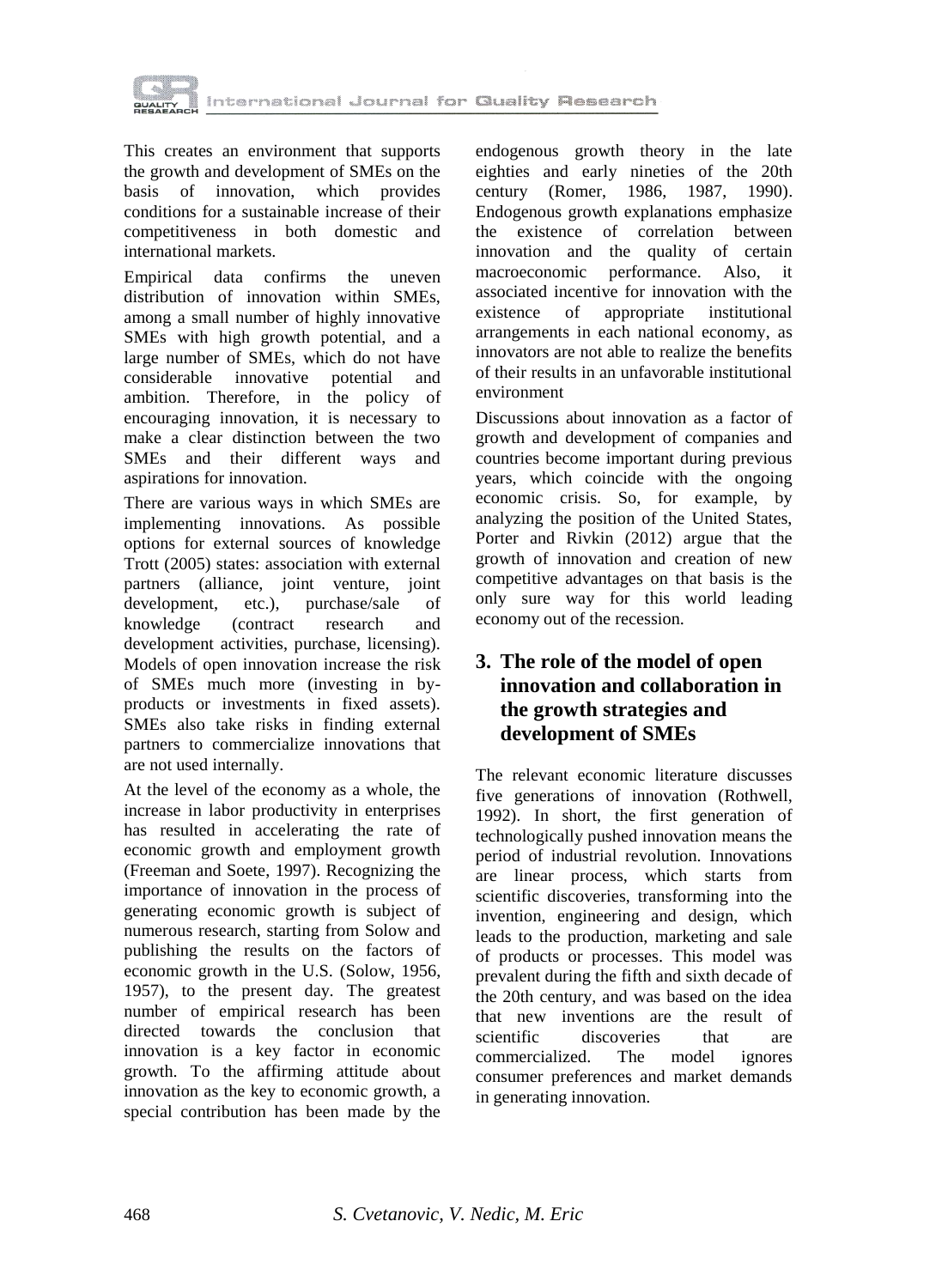

The second generation is marked by demand driven innovations. Customers and their demand determine what will be produced. It began in the late 60s of the 20th century, with the growth of production and increasing the number of competing firms. Companies have shifted focus from rapid technological advancements to improving marketing activities. The demand has become the basis for introduction of innovation, and market has become source of ideas for research and development in companies. Thus, innovations were a response to market demand.

The third generation marks the model of technologically pushed and demand driven innovation. This means that the market gives rise to the ideas that the technology accomplishes. Alternatively, research and development creates new ideas that are refined through marketing. In short, the third-generation model of innovation accounts with feedback between research results and the market.

The fourth generation of innovation emerged in the early 80-ties of the last century. The development of information technologies has made possible strategic alliances in global companies with the same goals, which was not only a characteristic of large, but also of small companies. Time became a key factor of production, because the product life was considerably reduced.

Fifth generation innovation occurred at the time characterized by greater risk and uncertainty than ever before. It is a result of globalization, increased competition, and a strong wave of technological change. In fact, it marks the upgrade of fourth-generation innovation process, and is the result of technology development, increased market demand, and the fact that since the nineties of the 20th century, the phenomenon of resource limitation has become a central factor. The result is the emphasis of the significance of system integration and networking, in order to guarantee the flexibility and speed of development.

Business processes are automated through enterprise resource planning and manufacturing information systems. Various strategic business alliances are being formed as well as collaborative marketing and research initiatives, such as open initiatives. The added value of a product is found in the quality, brand and so on. As key aspects of the process, Mroczkowski (2012) states: integration, flexibility, networking, and parallel information processing.

The fifth-generation innovation process points to the unsustainability of seeing innovation as an isolated change on the component level, without considering the wider system. Without prejudice to the importance of radical innovation, the economic potential of incremental innovation is being pointed out.

From the standpoint of business SMEs, Smith (2010) considers as very significant that the model of open innovation involves risk-taking and facilitating business start of entrepreneurial ventures. Open innovation model is more dynamic and less linear in comparison to closed innovation model, as considered by Chesbrough *et al.* (2006). In this model, the innovation is based on knowledge outside of the company, which suggests that increased collaboration is a potentially important source of knowledge for the creation of new ideas and their market launch. Solid "walls" of the company will be transformed into "the semi membranes" and it will be allowed for innovation to move more easily between the environment and internal innovative carrier.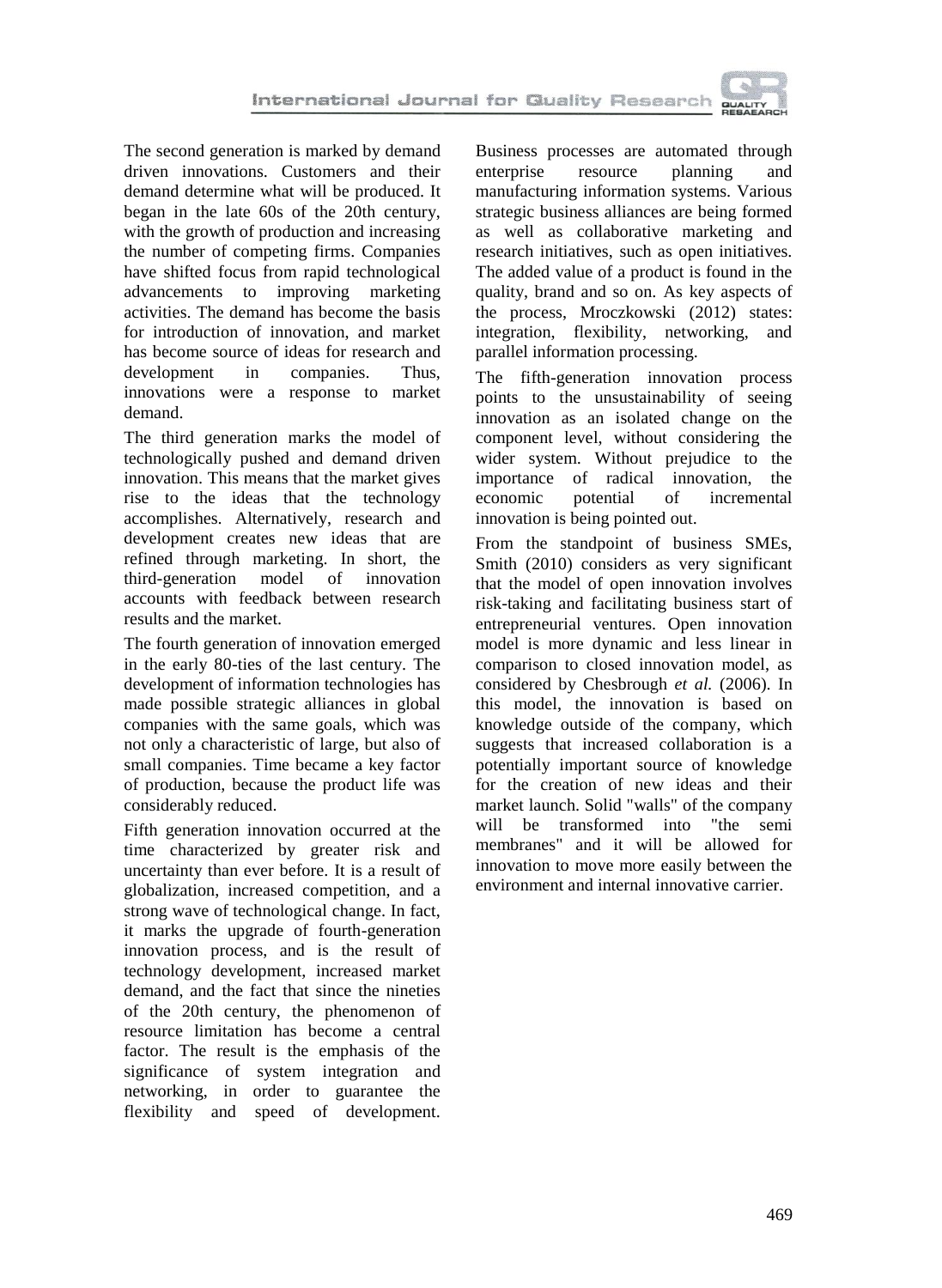



**Figure 1.** Model of fifth generation innovations

For SMEs it is very important to understand the importance of open innovation models. As for the external and internal influences, they largely emphasize the role of suppliers and customers in the innovation process of companies and their impact on innovation performance. Experience of companies in the region is of great importance for direct investment regime and an adequate choice of partners, to complement internal R & D activities. The main source of business strength, market competitiveness, profitability and dynamic growth, SMEs can look for, primarily, in human creativity, innovation, especially technology, and a new entrepreneurial culture, in which all human resources are seen as the most valuable "assets" of the company (Pokrajac, 2004).

Manopichetwattana and Khan (Khan and Manopichetwattana, 1989), stated that innovative companies with fewer than 500 employees are classified into two groups. The first group consists of young innovative companies and proactive firms, researchoriented and highly prone to risk. Their focus is on product innovations, and their dominant strategy is product differentiation. The basic mechanism of action of the product innovations of company profit is reflected in their impact on revenue growth. Another group of innovative small and medium-sized enterprises accentuates the importance of innovation processes. These small innovative companies have management teams, whose key task is the improvement and development of new technological processes. Innovation processes act on profit growth by influencing the reduction of production costs.

Collaboration has positive effects on the growth of innovation and competitiveness of SMEs. In a very detailed analysis of the literature in this area, Casals (2011) gives the reasons why SMEs need to adapt to a collaborative way of doing business, as well as common problems and barriers they face in the process, as well as factors that affect the efficiency of the collaboration. Assuming that the cooperation is a strategic decision of many SMEs, Casals (2011) divided reasons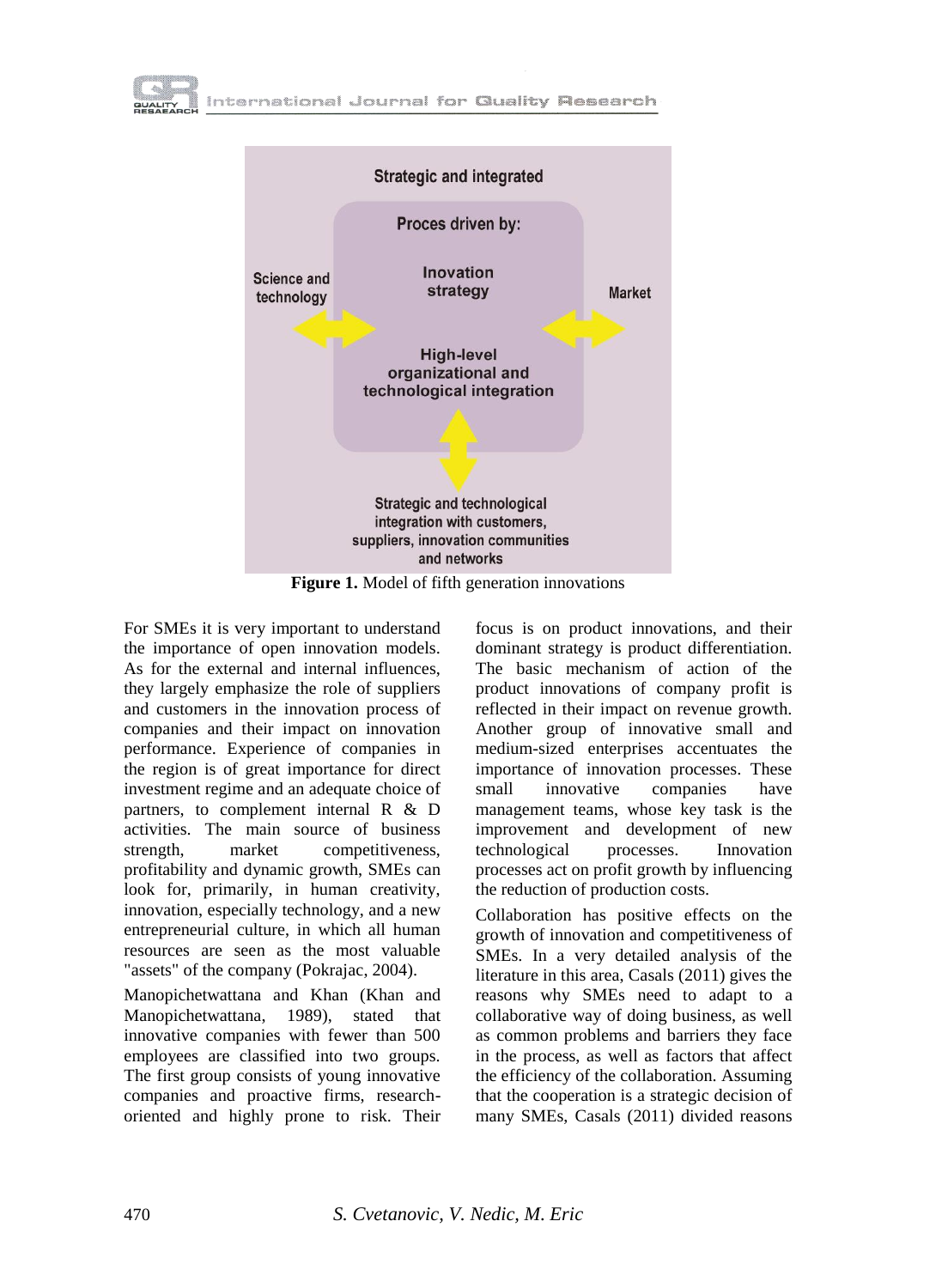

for SMEs collaboration into internal and external. External reasons are related to achieving a better position in the market, responding to external threats, internationalization and the establishment of relations with competitors, customers or suppliers while internal reasons for collaboration include elements related to the mechanisms within the company: achieving goals, acquisition of new values, providing resources, capacity, etc.

Gloor (2006), indicates that collaboration has stimulating effect on product innovation and process innovation. In the initial stages of SMEs development, collaboration seems to affect sustainable growth and competitiveness improvement primarily due to product innovations, i.e. thanks to differentiation of existing products and investing in new product development. Product innovation is market focused. Innovation processes, which are characteristic of the later stages of the life cycle of SMEs, in essence, represent improving the current and design and<br>implementation of new processes. implementation of Innovations in processes have an internal focus. SMEs can no longer be based on the above-defined reference model of business processes, but they can be executed by ad hoc market demands.

Kanter points out that establishment of collaborative relationships that are based on open systems and sharing information is a good way to promote innovation and achieve competitive advantages of SMEs (Kanter, 1994). In the case of SMEs, that has special significance because of their need to supplement their internal resources with external sources and resolve difficulties in establishing successful business relationships.

# **4. Collaboration based on information technologies in function of SMEs innovativeness**

In the literature, the importance of

collaboration in the SMEs growth and development strategy is widely treated. A number of authors underline that the success of SMEs in a competitive battle on the global market depends on their ability to collaborate and thus improve performance and increase the productivity (Kanter, 1994). Casals divides main advantages of SMEs collaboration into internal and external (Casals, 2011). Internal reasons for SME collaboration are: learning and sharing experience, innovation, find complementarities, saving costs by sharing resources, increase sales, gain buying power, external communication, improve investments, access to big projects and funding, lobbying power, increase product quality, increase flexibility, improve competitiveness, performance, keep business autonomy. External reasons for SME collaboration are: internationalization, overcome uncertain economic periods, new businesses opportunities, reputation, and better position, risk sharing (Casals, 2011).

One of the most important aspects of SMEs collaboration is its contribution to the growth of SMEs innovations (Coombs *et al.*, 1996; Liefner *et al.*, 2006; Bullinger *et al.*, 2004). The general conclusion is that there are positive relationship between collaboration and innovation. Porter (1990) suggests that firms that collaborate with each other are more able to clearly and quickly perceive new customers' needs and preferences, and they can better realize and achieve the innovations. They can experiment with lower cost and delay commitments until they are confident of the success of a new product, process or service.

Starting from the fact that the IT solutions raise the efficiency of SMEs collaboration, authors in the remainder of this paper propose the application of various technologies in order to support this process. By analyzing the available literature, they believe that there are two technological solutions that are the best: Workflow Management Systems (WfMS) and Service Oriented Architecture (SOA), which recently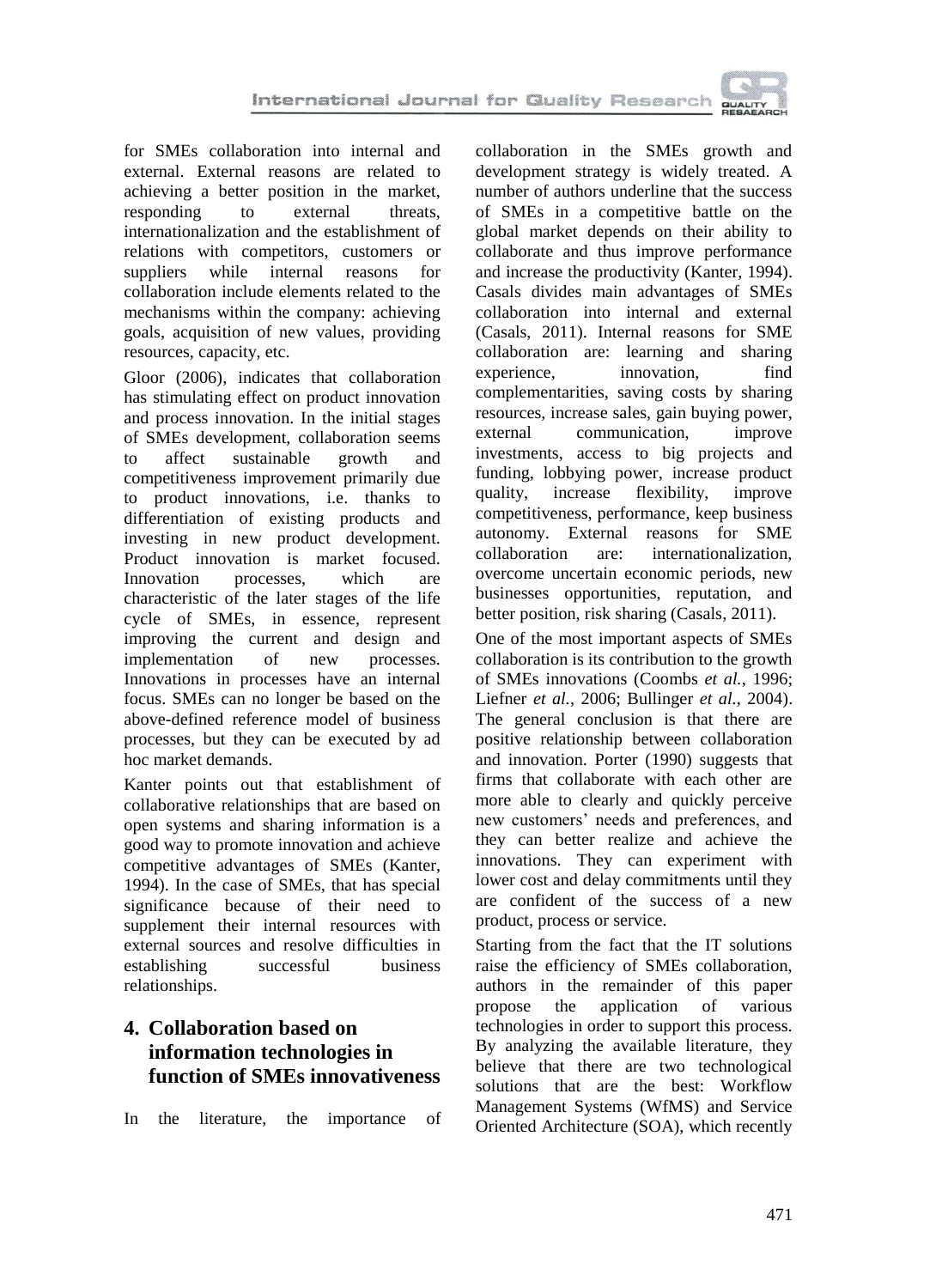

appeared in a slightly modified form, known as a Service-Oriented Cloud Computing Architecture (SOCCA)

Cardoso *et al.* (2004) explain that WfMS are oriented to manage processes rather than data, and as such can be used to integrate heterogeneous, autonomous and distributed systems in any business sector. They do not rely on predefined business process reference models, but are more suitable for ad hoc, heterogeneous processes and as such contribute to innovation processes. Information flow control and transfer to the appropriate application is done in accordance with workflow map that is defined by the business process administrator.

On the other hand, SOA uses open standards and technologies such as XML and Web services. According to Juric *et al.* (2006) opinions, Web services represent a high form of abstraction which is located between the business process layer, defined by Business Process Model (BPM), and application layer, which is used to automate them. The role of Web services is to deliver the appropriate application logic. In recent years, the SOA is integrated with Cloud computing and is known as a Service-Oriented Cloud Computing (SOCCA). Tsai *et al.* (2010) explain in their paper, that the role of Cloud Computing in SOCCA is to provide services through the delivery of not only the application logic, but also the hardware and software platforms. The fundamental difference between the layers of SOA in SOCCA and traditional SOA is that the SOCCA service providers do not host published services. Instead, services are published in deployable packages that can be easily replicated and redeployed on different Clouds for hosting. Service providers, on the basis of certain criteria, can decide on which Cloud they want their services performed. SOA layer in SOCCA has much more flexibility than traditional SOA because it separates the roles of service providers and cloud providers.

Collaboration, according to Camarinha-

Matos and Afsarmanesh (1999) can be realized in a variety of environments which depends on several factors: the length of the necessary collaboration, network topology in which SMEs are connected, ability for one SME to be part in one or more alliances, the ways in which coordination is done in carrying out business activities and so on. Depending on these factors, the following classification is possible:

- Extended Enterprise
- Supply Chain Management
- Networked Organization, Cluster of **Enterprises**

Extended Enterprise is a common way of collaboration in which a company has a dominant role and its limits are being "extended" to one or more SMEs, which represent its main suppliers. These are alliances which often operate within specific industries and last very long. They have a network of fixed structures whose work is coordinated by the "dominant" company by imposing certain "rules" in the definition of standards of business process models,<br>mechanisms for the exchange of for the exchange of information, access rights, etc. In this collaboration, according to Zhao and Cai (2002), senders of information pack data according to the defined common ontology and receivers decode the received packets in the local ontology.

Laudon and Traver (2004) stated that Extended Enterprise operates within "Private industrial networks" that are used to coordinate business processes, known as collaborative commerce. It not only supports supply chain management, but also the ability to work together, or collaboration on product design, predicting demands, income management, sales and marketing. The work of private networks, until recently, was based solely on the use of EDI (Electronic Data Interchange) standards, the use of which has many disadvantages.

The authors of this work consider that in such a way of SMEs association, collaboration can be realized by the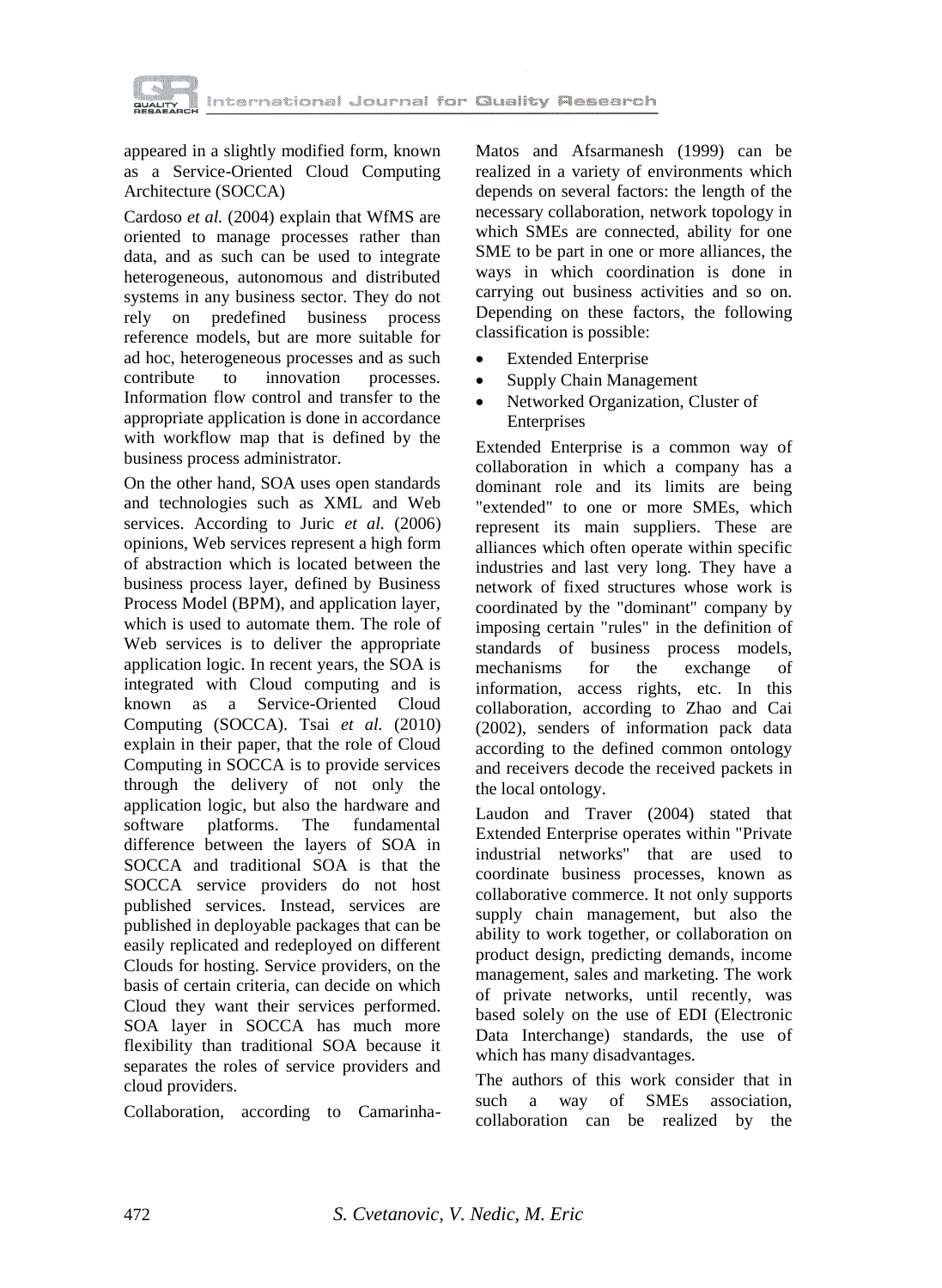

application of technological solution that is based on inter organizational integration using WfMS. As in this case, the "dominant" firm sets new standards in the definition of business process models; there is no question which business model should be selected by different participant. Bearing in mind that the "dominant" company defines mechanisms for exchanging data and ERP solutions of individual participants were mainly purchased from the same vendors, their integration in a technical sense, it is

much simpler. The role of the integrator would have to be given to a business process that is at the top of the private network topology and linking and controlling the flow of information between different SMEs. Workflow map of the business process is defined by the administrator or consultant. Potential components of these systems in addition to ERP solutions can be other WfMS as well as many applications as shown in Figure 2.



**Figure 2.** Technological solution of extended enterprise integration

Figure 2 shows that the workflow system that is on top of the topology of the Extended Enterprise controls the flow of information within each SME and transmits them to the appropriate operations that are performed in accordance with the workflow map. When a map is once designed, deployment of applications is done with very little programming because the system automatically generates a code for each application. However, in some cases it is necessary to manually write code for integration of WfMS with some special features such as workflow engine to connect to individual applications, the definition of recovery, determination of access rights etc.. In the literature, the types of workflow applications that provide such rich integration opportunities are known as "Enterprise Application Integration" - EAI and "Business Process Management" - BPM tools.

Collaboration in the Extended Enterprise offers significant opportunities for SMEs to increase their income, necessarlly place their products, go to global markets and access technologies, competencies and brands that large enterprises have. They enter into these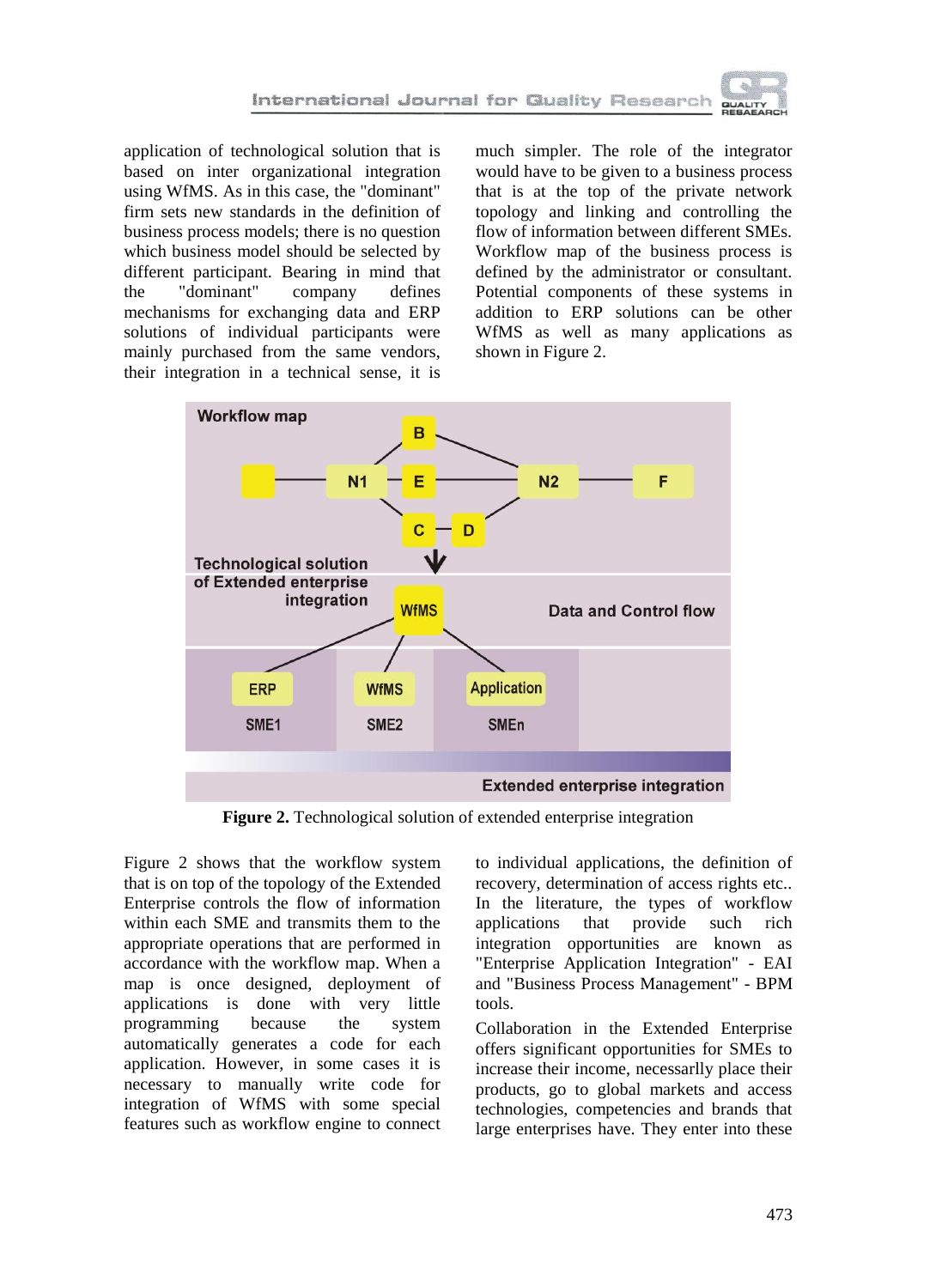

alliances because of inadequate technological know-how or lack of equipment needed to respond to market demands.

The collaboration within the framework of Supply Chain Management supports mechanisms for managing the flow of materials between the participants in the value chain: consumers, producers, transporters / distributors, suppliers, etc.. SMEs often pool their knowledge and resources in these kinds of alliances in order to survive and gain competitive advantage in the global market. Partners in the supply chain are connected to the fixed network structure and remain together for a longer period of time. All network nodes co-operate on an equal basis, so they combine core competencies, without losing their autonomy. According to Lautdon and Traver (2004) systems for supply chain management also belong to the business model of "private network" which primary goal in this case is to provide chain partners to share information on the status of orders, production planning, sales, marketing promotions, etc. Through access to up-todate, accurate, relevant information about the processes in the chain, insights into activities where there was excess inventory, increased costs, loss of profits were provided.

Systems integration within the supply chain does not represent an easy task for several reasons. The participants in the supply chain can use different models of business processes and managing them in different ways and according to Zhao and Cai (2002) those are systems with heterogeneous ontology. Great culture differences can exist between collaboration partners, which also represent an important factor of integration. In such an environment it is nearly

impossible for all members of the supply chain using a unified system, purchased from the same vendor, so the technical aspects of integration is much more difficult (Laudon and Traver, 2004).

Large differences among the participants of the supply chain can be overcome by the making appropriate agreements. Koetsier *et al*. (2000) emphasize that the contract is one of the ways to briefly define the crossorganizational process integration, which includes ontology heterogeneous crossorganizational activities. In this kind of collaboration there is no possibility of sharing information, which means that there is loose interoperability between systems of individual SMEs. This, on the other, does not impose the need to chain participants for radical changes in applications and data structures, and they do not need to change their business tradition.

Since in this case there is the need for heterogeneous systems connection, for implementation of this workflow model, according to the author of this work, it is useful to apply service-oriented architecture (SOA) instead of workflow technologies. This opinion is based on the fact that SOA can improve the integration between participants in the supply chain primarily due to the use of open standards and technologies such as XML and Web services.

Juric *et al*. (2006) explain that SOA has three service layers: application layer, business layer and the layer of orchestration service and the collaboration between SMEs in the supply chain can be represented as in Figure 3.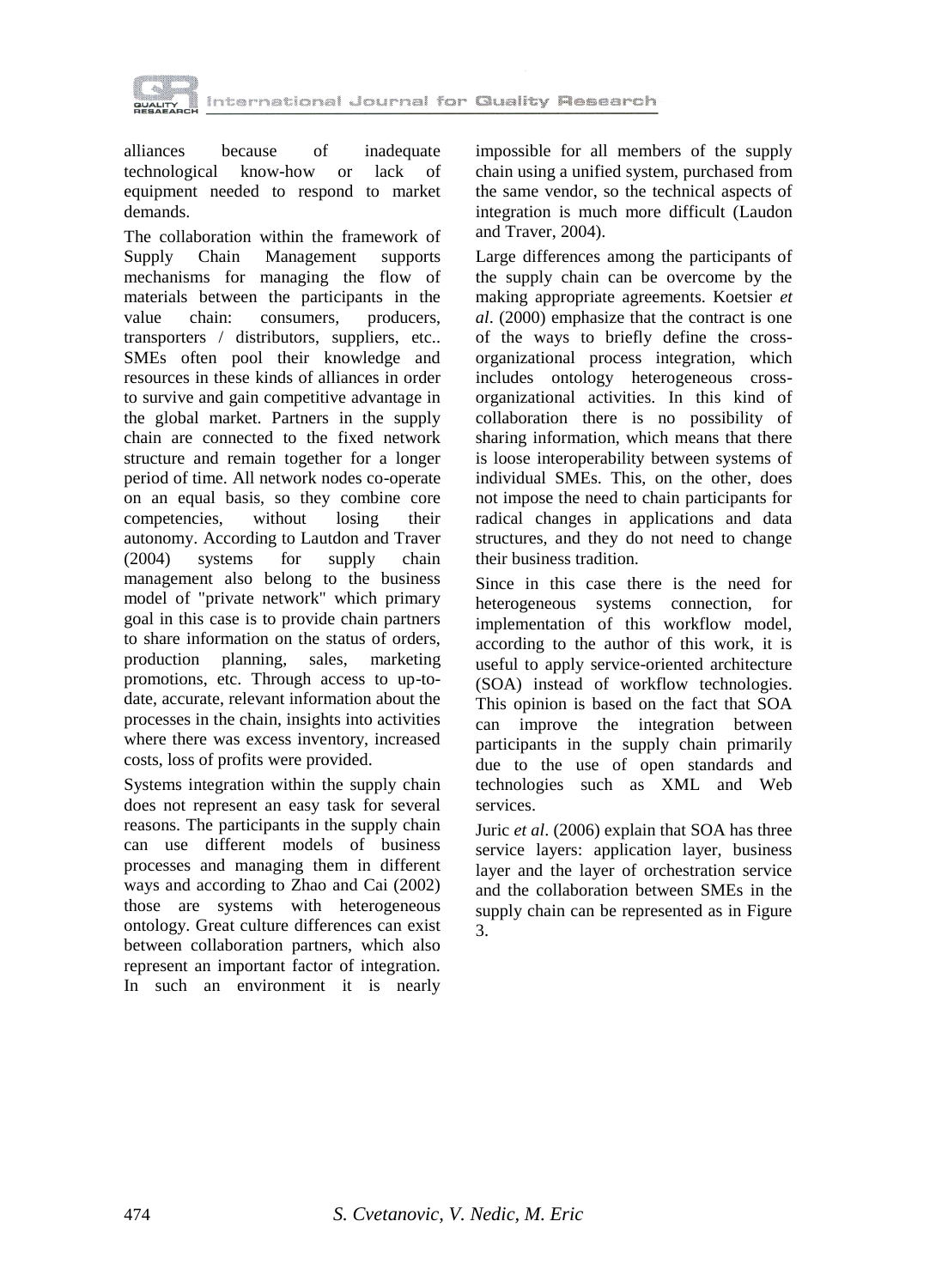

**Figure 3.** Technological solution of collaboration between SMEs in the supply chain

Each of the layers of services in SOA has its role. The role of application services is to present functionality in the specific context of processing at the SME level and is used to establish point-to-point integration with other application services. Figure 3 shows that application services can express the application logic that comes from ERP system, the WfMS or other types of applications.

By layer of business services, balance is achieved between the business models of SMEs and specific types of applications. Analysts, architects, and other IT professionals jointly participate in the research process in which functional context is assigned to each business service that results from one or more of the existing business models of SME. Business services may be positioned so that they combine application services and then they are known as hybrid services.

Layer of orchestration services allows iterative calling of appropriate business/application services at the top of the supply chain topology, according to the cross-organizational processes defined by the contract and described by the appropriate workflow map. Orchestration introduces, in other words, parental level of abstraction that facilitates interaction that is necessary to ensure that the services are executed in a specific sequence. The language used for composition, orchestration and coordination of Web services is BPEL (Business Process Execution Language for Web Services, WS-BPEL also, BPEL4WS). It contains a rich syntax to describe the behavior of business processes (Juric *et al.*, 2006).

According to the Dietrich *et al*. (2007) for each service there must be a provider and demander. The service provider is responsible for the development and execution of service requests while demander requires specific functionality that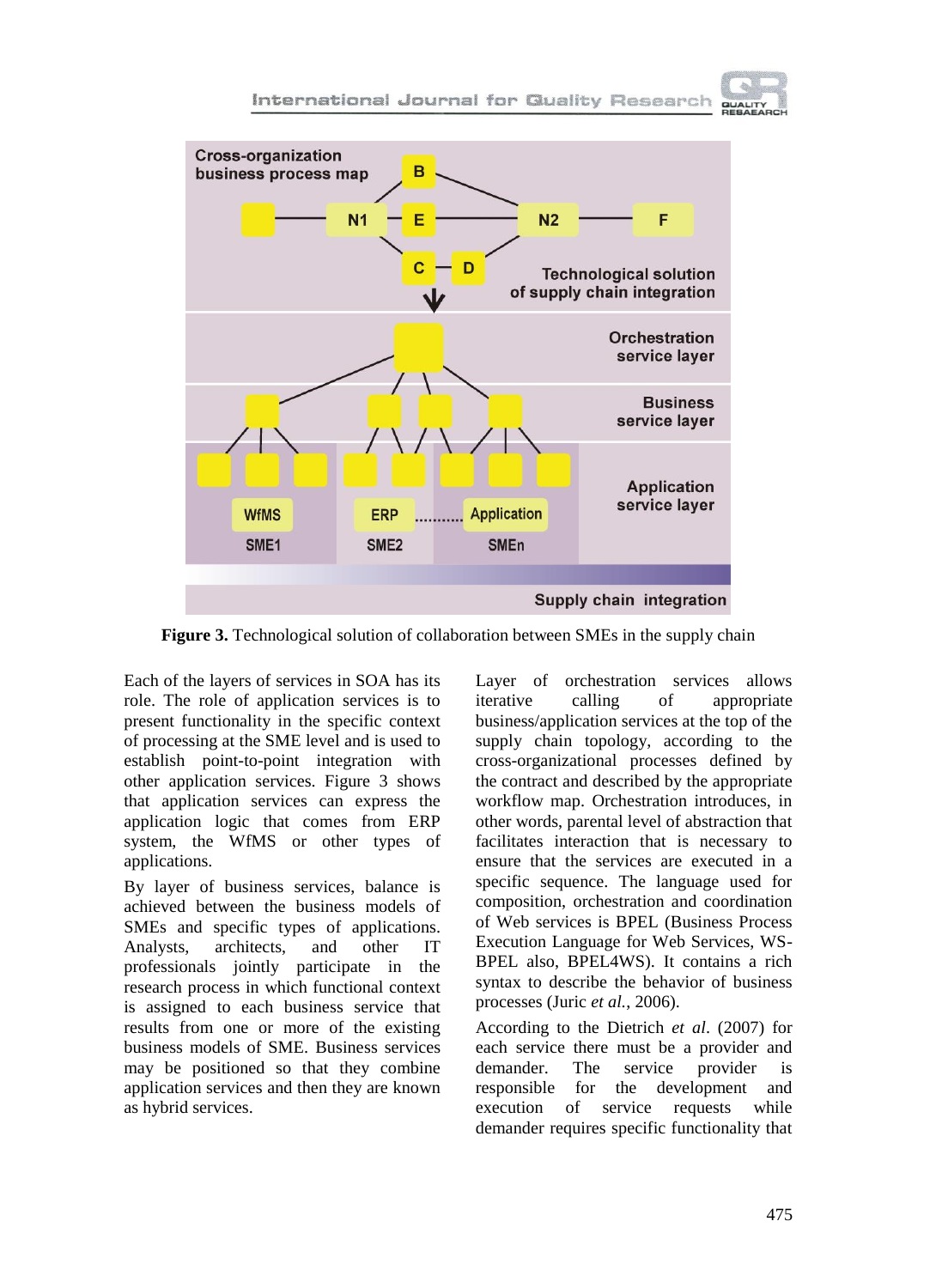

is not available in his system but can be integrated using the external services of other SMEs. For service to be found there must be service directories that list available services and give related services information. For this purpose we use three XML-based technologies: Web Service Description Language (WSDL), Universal Description, Discovery and Integration (UDDI), and SOAP (Booth *et al.*, 2004). Knowing the role of each of these technologies, the architecture for implementing the system for supply chain management using SOA can be represented as in Figure 4.



**Figure 4.** Architecture of supply chain management systems using SOA

In this architecture, service providers are SMEs that have different roles (suppliers, manufacturers, distributors) and offer different services. Service demander is an agent (supply chain manager) that executes business process workflow logic on top of the network topology and provides algorithms for planning, coordination and editing of Web services of individual service providers. When the appropriate service and SMEs who offers it is found, the agent makes a direct interaction with SMEs and calls the appropriate service.

The more efficient model in terms of cost and adaptability of SOA is SOCCA-Cloud model. Hosting applications on different Clouds reduces service publishing costs by savings on hardware, software platform, and work, which makes this architecture ideal for SMEs.

Other forms of associations in which there are no strong enough relations between SMEs, it was in the case described as a Extended enterprise, are Networked Organization and Cluster of Enterprise. The Networked Organization establishes a very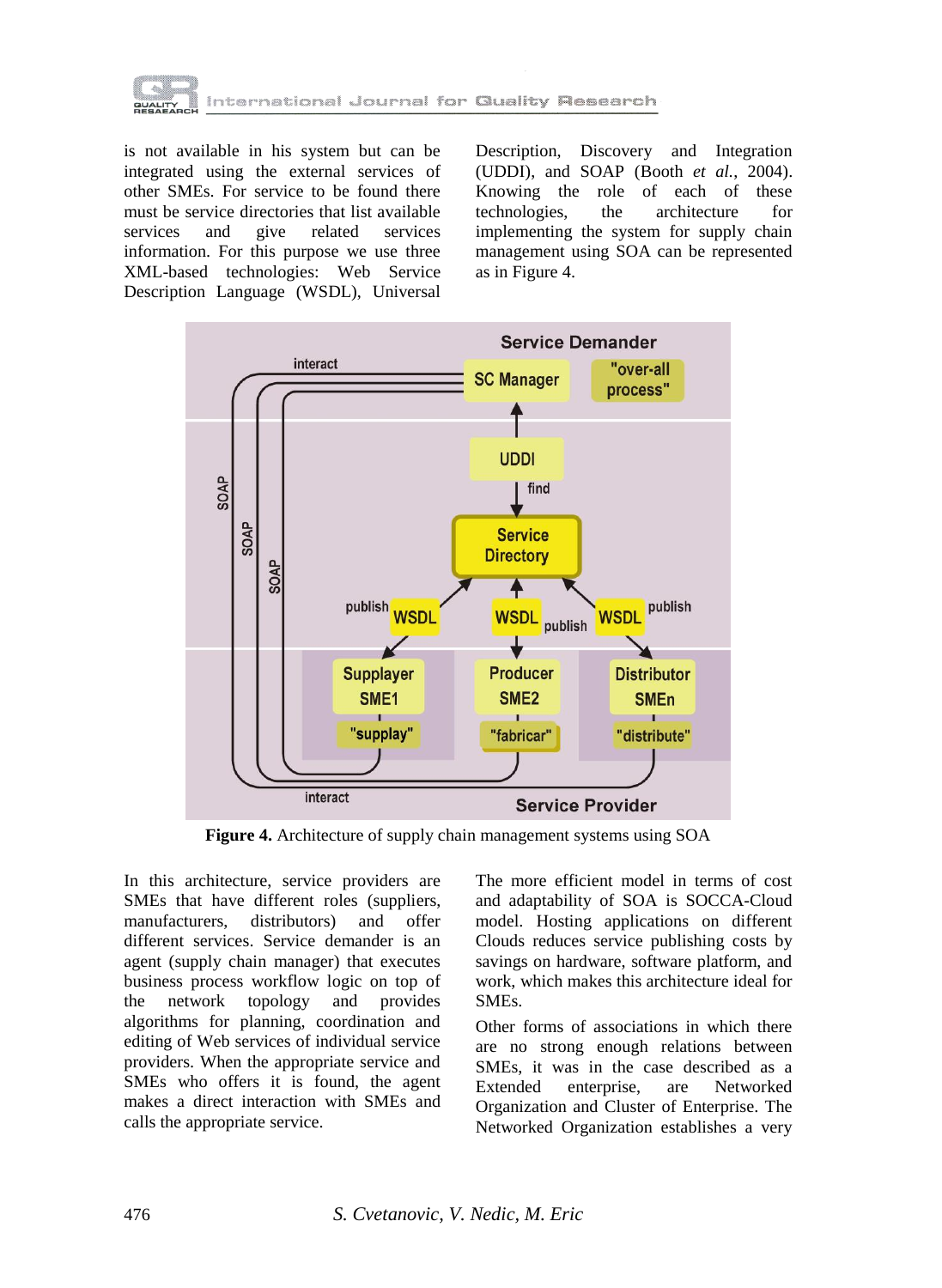

loose way of collaboration between companies that may not have a common goal and share knowledge and resources. Cluster of Enterprises is a group of companies that only have the potential to collaborate with each other and, as such, are registered in the common registry where they declared their core competencies. These cases require a network infrastructure that allows the dynamic association into a consortiums or getting out of them. The topology of the network is to enable casual interactions between SMEs who can play the role of occasional suppliers or spontaneous clients in various aspects of electronic commerce, also known as NET markets or hubs (Kenneth and Traver, 2004).

As in the case of the supply chain management systems, in this form of collaboration there is a possibility to use SOA or SOCCA. However, the authors find that in this form of association there is no need for the creation of an appropriate agreements and cross-organizational process that iteratively include appropriate business application. For service to be found, there must be service directories that list available services and give related services information. The fundamental difference of the SOA layer of SOCCA from traditional SOA is that the service providers no longer host the published services anymore. Seth *et al.* (2012) explain that application services can be the property of individual SMEs, but also they can be hosted on a different cloud.

Porter (1998) believes that collaboration in the supply chain management systems, Networked Organization and Cluster of Enterprise allows establishment of important relations, complementarities and spillovers of technological knowledge, information, marketing, and customer needs. These relations are very important for the competitiveness, productivity and particularly for the direction and speed that creates new businesses and innovations. Collaboration in this case allows for areas of common interest to be coordinated and

improved, without reducing rivalry that exists between SMEs.

### **5. Impact of Information Technologies in function of SME's innovativeness**

For the evaluation of ICT's impact on innovations management process, SAW method (Simple Additive Weighting) of multi-criteria analysis was applied. The results of the method are defined by adding weight values for each chosen criterion. The method itself consists of three steps: a) rating normalization with an aim to obtain mutual comparability; b) application of weight values of criteria on normalized ratings; and c) addition of alternatives' indexes value

|            |       | $C_{2}$                                                                                                    |                |  |
|------------|-------|------------------------------------------------------------------------------------------------------------|----------------|--|
|            | $W_1$ | $w_2$                                                                                                      | $W_m$          |  |
|            |       | $A_1 \begin{bmatrix} x_{11} & x_{12} \end{bmatrix}$                                                        | $x_{1m}$       |  |
|            |       | $\begin{array}{c ccccc}\nA_2 & x_{21} & x_{22} & \cdots \\ \vdots & \vdots & \vdots & \vdots\n\end{array}$ |                |  |
|            |       |                                                                                                            |                |  |
| $A_n \mid$ |       | $x_{n1}$ $x_{n2}$                                                                                          | $\lambda_{nm}$ |  |

#### **Figure 5.** Model's general form in matrix display

Where:

 $A_n$ - are alternatives, that is, observed aspects  $C<sub>m</sub>$ - are factors, indexes of certain aspects' dimension values

wm- are weight coefficients for each chosen criterion

xij-are values of suitable criterion for each observed aspect

Based on explication of ICT's influence on innovation so far, the authors have extracted six starting criteria, based on the experience in software support development for innovation business processes, SME primarily. There is a short description of each criterion and roughly defined weight ponder for innovation management process, as a key business process of SME in the future.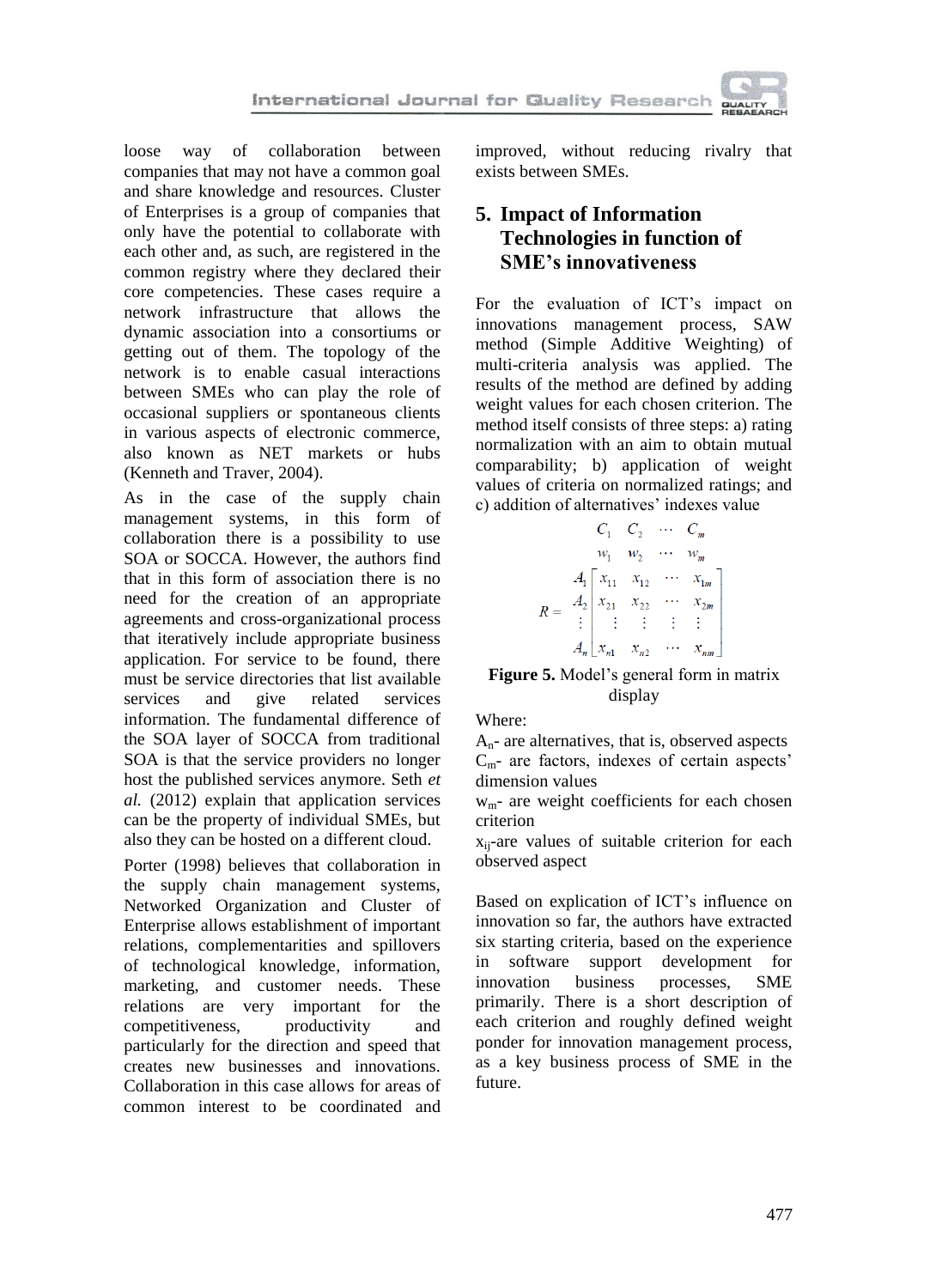

| Factors which describe<br>innovation process    | Factor description                                                                | Factor's<br>ponder |
|-------------------------------------------------|-----------------------------------------------------------------------------------|--------------------|
| C1 - Autonomy                                   | Innovation process' ability to rely on the inner resources                        | 0.25               |
| C <sub>2</sub> - Agility                        | Speed of response to external stimulation                                         | 0.15               |
| C <sub>3</sub> - Collaboration and<br>integrity | Ability to generate sinergic effect of subjects in innovation<br>process          | 0.15               |
| C <sub>4</sub> - Openness                       | Information flow between innovation process' internal part and<br>the environment | 0.15               |
| C5 - Safety                                     | Protection from unauthorized use of data                                          | 0.20               |
| C6 - Resilience                                 | Ability to respond fast to a problem and return to stable state                   | 0.10               |

#### **Table 1.** Factors included in the analysis

Afterwards, the analysis has been modified, because only two aspects or alternatives of innovation process management were observed: 1) the one with ICT application and 2) the one without ICT application. This is the reason why in table 2 there is only the experts' evaluation of the factor for alternative with ICT application, while the alternative without ICT application has been appointed mean value for all the factors.

| Table 2. Experts' assessment of differences among chosen factors and alternatives analysis |  |
|--------------------------------------------------------------------------------------------|--|
|--------------------------------------------------------------------------------------------|--|

|                                                         | C <sub>1</sub> | C <sub>2</sub> | C <sub>3</sub> | C <sub>4</sub> | C <sub>5</sub> | C <sub>6</sub> |                                  |
|---------------------------------------------------------|----------------|----------------|----------------|----------------|----------------|----------------|----------------------------------|
| With ICT application<br>(from 0 to 50)                  | 30             | 32.5           | 45             | 40             | 12.5           | 30             |                                  |
| Without ICT application<br>(from $0$ to $50$ )          | 25             | 25             | 25             | 25             | 25             | 25             |                                  |
| Difference (from -50 to<br>50)                          | 5              | 7.5            | 20             | 15             | $-12.5$        | 5              |                                  |
| Analysis                                                |                |                |                |                |                |                |                                  |
| First step<br>Normalized difference<br>$(from -1 to 1)$ | 0.10           | 0.15           | 0.40           | 0.30           | $-0.25$        | 0.10           | Third step<br>Overall difference |
| Second step<br>Pondered difference                      | 0.025          | 0.0225         | 0.06           | 0.045          | $-0.05$        | 0.01           | 0.1125<br>(11.25%)               |

Based on overall difference of observed alternatives, the significance of ICT application in innovation process management can be analysed.

### **6. Conclusions**

Based on previous explanations, we consider the starting hypothesis as proved. It means that collaboration of SME's, supported by informational technologies, as the result has improvement of their innovation as final key assumptions of productivity growth and competitiveness.

Contemporary workflow technologies and service-oriented architectures have a

significant role in achieving collaboration and improving innovation of SMEs and they are being applied depending on the mode of their association. So the workflow technologies can be applied for collaboration when SMEs does not join just because of supply chain management, but also for collaboration in product design, management of net profit, sales and marketing. Service oriented architecture, especially integrated with Cloud computing, on the other hand provides a more flexible way of collaboration where each of SMEs can retain their autonomy and where there are no strong enough relations between SMEs.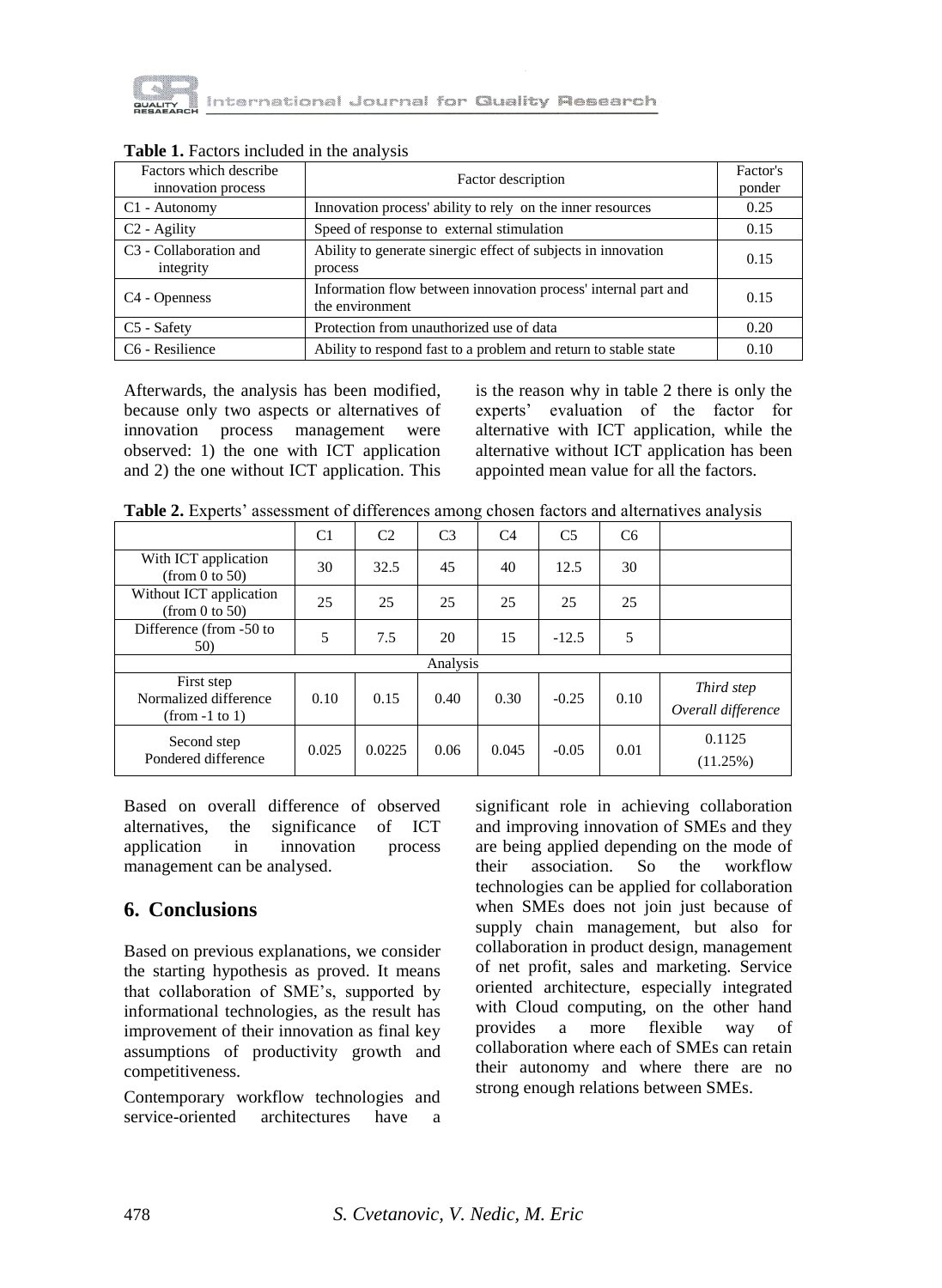

### **References:**

- Booth, D., Haas, H., McCabe, F., Newcomer, E., *et al*. (2004). *Web Services Architecture, (Eds.)*, W3C Working Group.
- Bullinger, H., Auernhammer, K., Gomeringer, A. (2004). Managing innovation networks in the knowledgedriven economy. *International Journal of Production Research*, *17*, 3337–3353.
- Camarinha-Matos, L., & Afsarmanesh, H. (1999). *The virtual enterprise concept, Infrastructures for Virtual Enterprises – Networking industrial enterprises, (Eds.)*, Kluwer Academic Publishers.
- Cardoso, J., Bostrom, P., Sheth, A. (2004). Workflow Management Systems and ERP Systems: Differences, Commonalities, and Applications, *Information Technology and Management Journal. Special issue on Workflow and E-Business*, *3-4*, 319-338.
- Casals, F. (2011). *The SME Co-operation Framework: a Multi-method Secondary Research Approach SME Collaboration*. Hong Kong: IPEDR 3 IACSIT Press, 121.
- Chesbrough, H., Vanhaverbeke, W., & West, J. (2006). *Open Innovation: Researching a New Paradigm*. Oxford: Oxford University Press.
- Coombs, R., Richards, A., Saviotti, P., Walsh, V. (1996). *Technological Collaboration: The dynamics of cooperation in industrial innovation*. Edward Elgar.
- Dietrich, A., Kirn, S., & Sugumaran, V. (2007). A Service-Oriented Architecture for Mass Customization—A Shoe Industry Case Study, *IEEE Transactions on Engineering managament*, 1, 190-204
- Fink, M., & Kraus, S. (2009). *The Management of Small and Medium Enterprises*. New York: Routledge.
- Freeman, C., & Soete, L. (1997). *The Economics of Industrial Innovation*, London: Continium.
- Glazyev, S. (2009). *The Global Economic Crisis as a Process of Technological Shifts*, Problems of Economic Transition, 5.
- Gloor, A. (2006). *Swarm Creativity. Competitive Advantage through Collaborative Innovation Networks*. Oxford: Oxford University Press.
- Juric, M., Mathew, B., & Sarang, P. (2006). *Business Process Execution Language for Web Services*, London: Packt Publishing Ltd.
- Kanter, R. (1994). *Collaborative advantage: the art of alliances. Harvard Business Review*, Massachusetts: Harvard University Press; 72, 86–96.
- Kenneth, L., & Traver, C. (2004). *E-commerce, business, tehnology, society*. Addison-Wesley.
- Khan, A., Manopichetwattana, V. (1989). Innovative and noninnovative small firms: types and characteristics, *Management Science*, 5, 597-606.
- Koetsier, M., Grefen, P., & Vonk, J. (2000). *Contracts for Cross-Organizational Workflow Management*, Proceedings 1st International Conference on Electronic Commerce and Web Technologies. Greenwich, UK, September, 110-122.
- Laudon, K., Traver, K. (2004). *E-commerc, business, tehnology, society*. Addison-Wesley.
- Liefner, I., Hennemann, S., & Xin, L. (2006). *Cooperation in the innovation process in developing countries: empirical evidence from zhongguancun, beijing*. Environment and Planning, *1*, 111–130.
- Link, A., & Siegel, D. (2003). *Technological Change and Economic Performance*. London: Routledge.